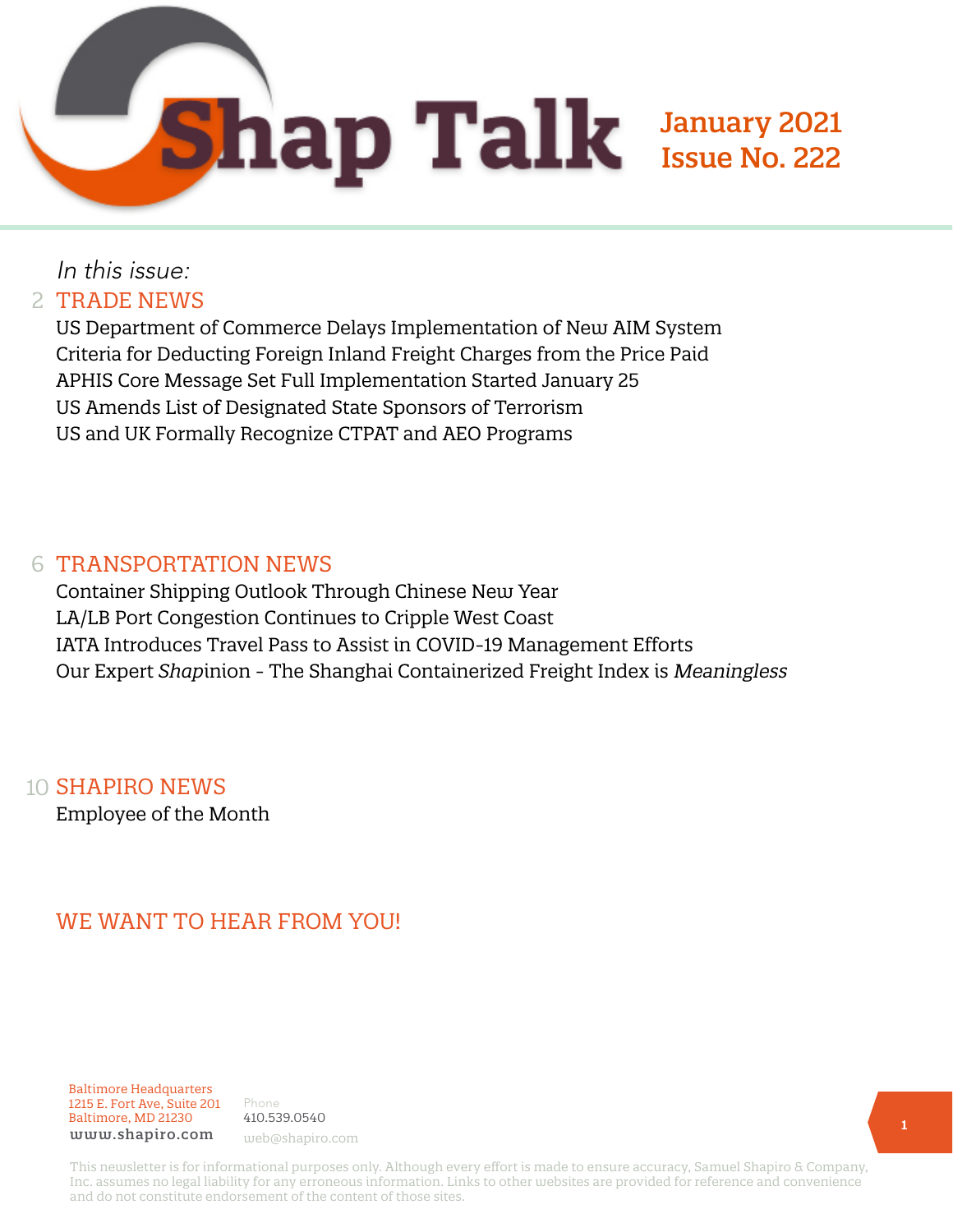

# **TRADE NEWS:**

## US Department of Commerce Delays Implementation of New AIM System

In December 2020, the US Department of Commerce (Commerce) announced the creation of the Aluminum Import Monitoring and Analysis (AIM) system—a system that will enable Commerce to collect and publish data on aluminum imports. Commerce is said to have modeled AIM on its successful Steel Import Monitoring and Analysis (SIMA) program.

Under AIM, importers will be required to obtain a free, automatic import license for each harmonized tariff number before they import aluminum products. According to the [Federal Register notice published in](https://www.federalregister.gov/d/2020-28166) [December,](https://www.federalregister.gov/d/2020-28166) companies must report the following information to acquire the import license:

- Volume
- Value
- Country of origin
- Country of most recent cast
- Any additional information requested by Commerce officials

In addition to the above, after a one-year grace period, Commerce will require importers to report the country where imported aluminum products were smelted. Commerce will provide an additional opportunity to comment on this and other aspects of the licensing requirements in the coming months.

Although the new AIM system was originally scheduled to go into effect on January 25, 2021, [officials](https://www.shapiro.com/alerts/us-delays-implementation-of-aim-system-until-march-29-2021/) [announced last week](https://www.shapiro.com/alerts/us-delays-implementation-of-aim-system-until-march-29-2021/) that it would be delayed until March 29, 2021 to allow incoming Biden Administration officials additional time to review all relevant documentation prior to its implementation.

Click [here](https://www.trade.gov/aluminum-products-hts-codes) to access the list of affected HTS numbers and products.

Click [here](https://www.trade.gov/faq/aim-system-faqs) to view the AIM FAQ page.

Click [here](https://www.trade.gov/updates-aluminum-import-licensing) to learn more about the AIM License System, including how to register for a virtual video demo.

#### For more information on the new AIM system, please reach out to [compliance@shapiro.com.](mailto:compliance%40shapiro.com?subject=)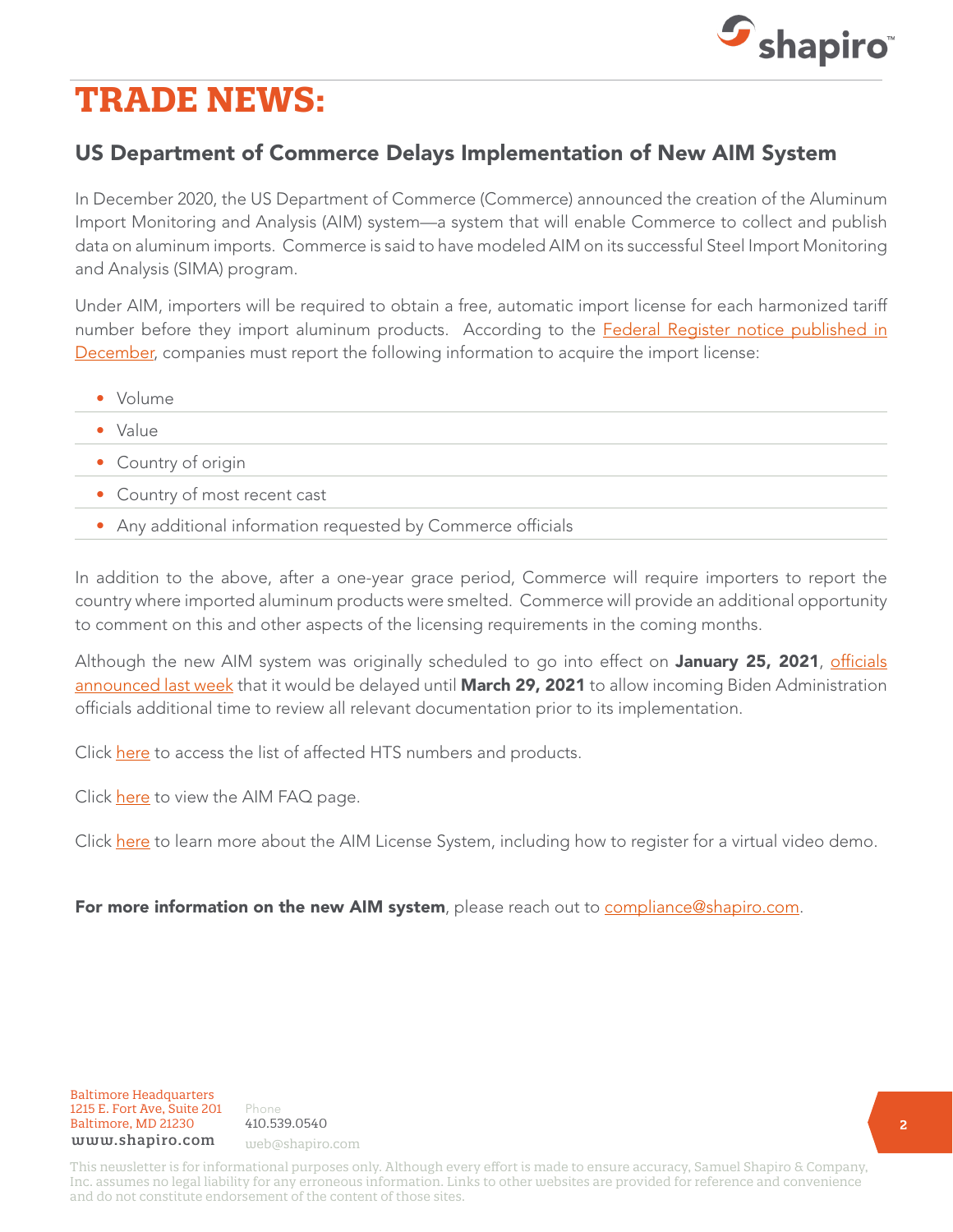

### Criteria for Deducting Foreign Inland Freight Charges from the Price Paid

With Section 301 and 232 affecting the total duties paid to CBP on imported goods, knowing when the foreign inland freight can be deducted from the price paid can make a huge difference.

In a recent ruling ([HQ H312640](https://rulings.cbp.gov/ruling/H312640)), CBP explained that the foreign inland freight costs in the country of export can only be deducted from the price paid or payable when:

- There is proof of sale for export to the United States
- There is a "through" shipment from the factory
- The cost is identified separately

CBP regulations allow for foreign inland freight to be considered incident to shipment, and therefore deductible, if they are "identified separately and they occur after the merchandise has been sold for export to the United States and placed with a carrier for through shipment to the United States."

If those conditions are not met, the foreign inland freight should be included in the transaction value of the imported merchandise and cannot be deducted.

It is also important to note that certain deductions are only appropriate if they are included in the price actually paid or payable.

A bill of lading may be provided as proof of a "through" shipment from the factory. There documents are known as "through bill of ladings" and clearly show the foreign inland freight portion of the shipment. If a bill of lading only shows the shipment of merchandise from port to port, no deduction may be made for foreign inland freight costs, as there is no evidence of through shipment from the factory to the US.

We all know that valuation is a complex matter. Certain charges can be deducted from the value, but each should be analyzed carefully, and deductions should only be made according to CBPs regulations.

For more information or additional assistance, please reach out to [compliance@shapiro.com.](mailto:compliance%40shapiro.com?subject=)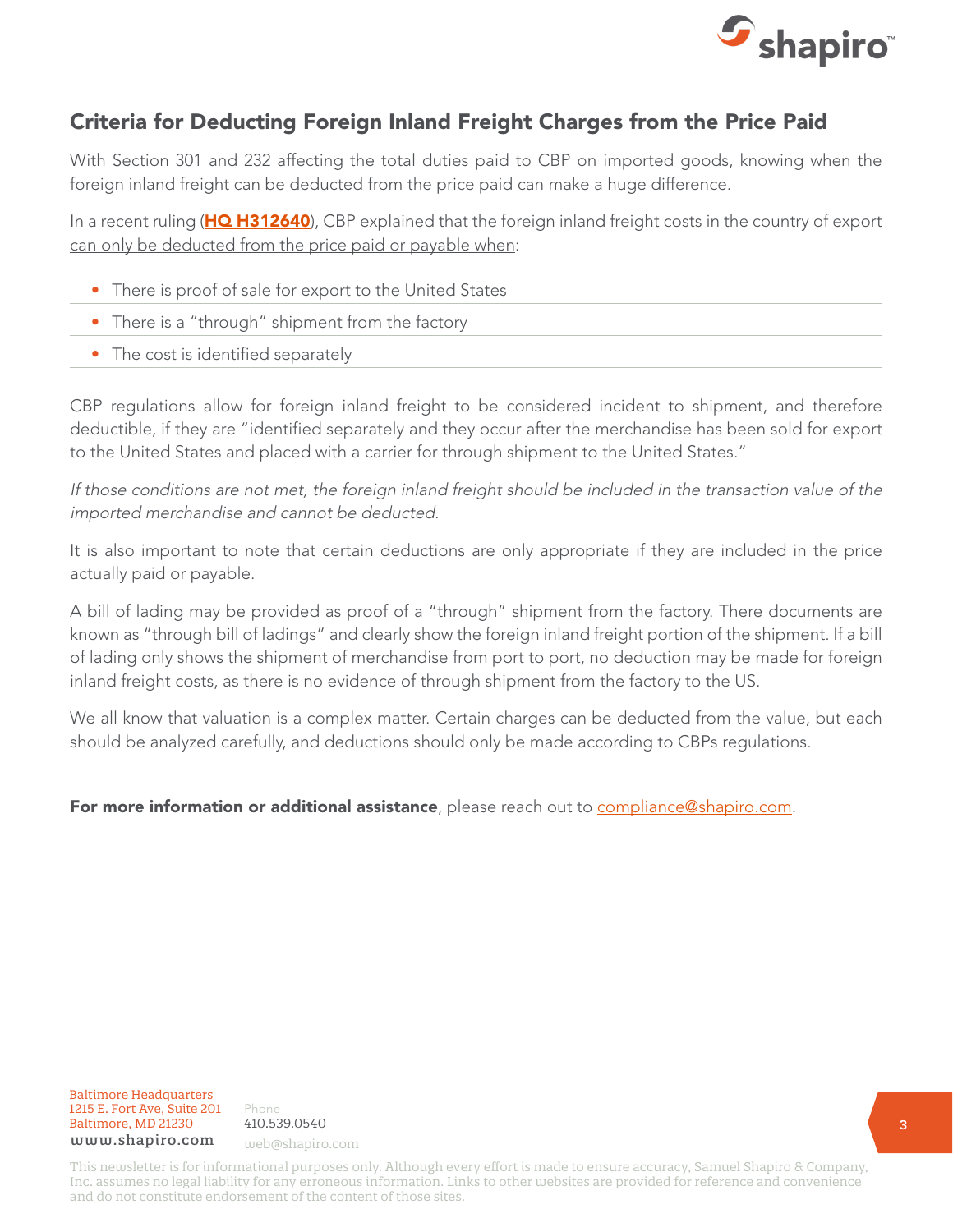

### APHIS Core Message Set Full Implementation Started January 25

As you may already know, [effective Monday, January 25, 2021](https://www.shapiro.com/alerts/aphis-core-message-set-full-implementation-starts-january-25th/), the Animal and Plant Health Inspection Service (APHIS) requires the mandatory filing of the PGA Message Set in the Automated Commercial Environment (ACE) when a Customs entry is filed for APHIS regulated plants, plant products, animal products, or live dog imports.

APHIS has flagged more than 2,000 HTS subheadings that may contain APHIS-regulated products. Even if your company does not import articles of an agricultural nature, your products may be flagged for APHIS Core Message Set.

As an importer, we recommend that you understand the APHIS Core regulatory requirements of your products. The good news is that Shapiro is here to help you navigate through the complicated details of this program!

For additional assistance, we recommend a visit to the **APHIS Core Message Set Questions and Answers** page, which covers some of the most frequently asked questions about importer submissions.

You may also want to consider using **APHIS eFile** for more information on obtaining any permits, registrations and licenses required to import your commodities.

How can we help? We encourage any importers with questions related to APHIS Core filings to contact the [Shapiro Compliance Team](mailto:compliance%40shapiro.com?subject=).

### US Amends List of Designated State Sponsors of Terrorism

#### Addition of Cuba

On January 12th, the US State Department announced that [Cuba would be designated as a State Sponsor of](https://www.shapiro.com/alerts/us-designates-cuba-as-state-sponsor-of-terrorism/) [Terrorism](https://www.shapiro.com/alerts/us-designates-cuba-as-state-sponsor-of-terrorism/) (SSOT) for "repeatedly providing support for acts of international terrorism in granting safe harbor to terrorists."

Cuba joined three other countries on the list: Iran, North Korea, and Syria.

Click [here](https://translations.state.gov/2021/01/11/u-s-announces-designation-of-cuba-as-a-state-sponsor-of-terrorism/) to view the list of State Sponsors of Terrorism from the US Department of State.

#### Rescission of Sudan

On January 14th, the Bureau of Industry and Security (BIS) amended the Export Administration Regulations (EAR) to implement the rescission of Sudan's State Sponsors of Terrorism (SSOT) designation.

The US Secretary of State previously rescinded this designation in accordance with established statutory procedures effective December 14, 2020. Accordingly, BIS amends the EAR by removing Anti-Terrorism (AT) controls on the country and by removing Sudan from Country Group E:1 (Terrorist supporting countries).

Click [here](https://www.govinfo.gov/content/pkg/FR-2021-01-19/pdf/2020-29037.pdf) to read the official Federal Register notice.

Baltimore Headquarters Baltimore Headquarters<br>
1215 E. Fort Ave, Suite 201 Phone<br>
Baltimore, MD 21230 410.539.0540<br>  $\frac{1}{2}$ Baltimore, MD 21230 410.539.0540 1215 E. Fort Ave, Suite 201 www.shapiro.com web@shapiro.com

Phone **1998** 410.539.0540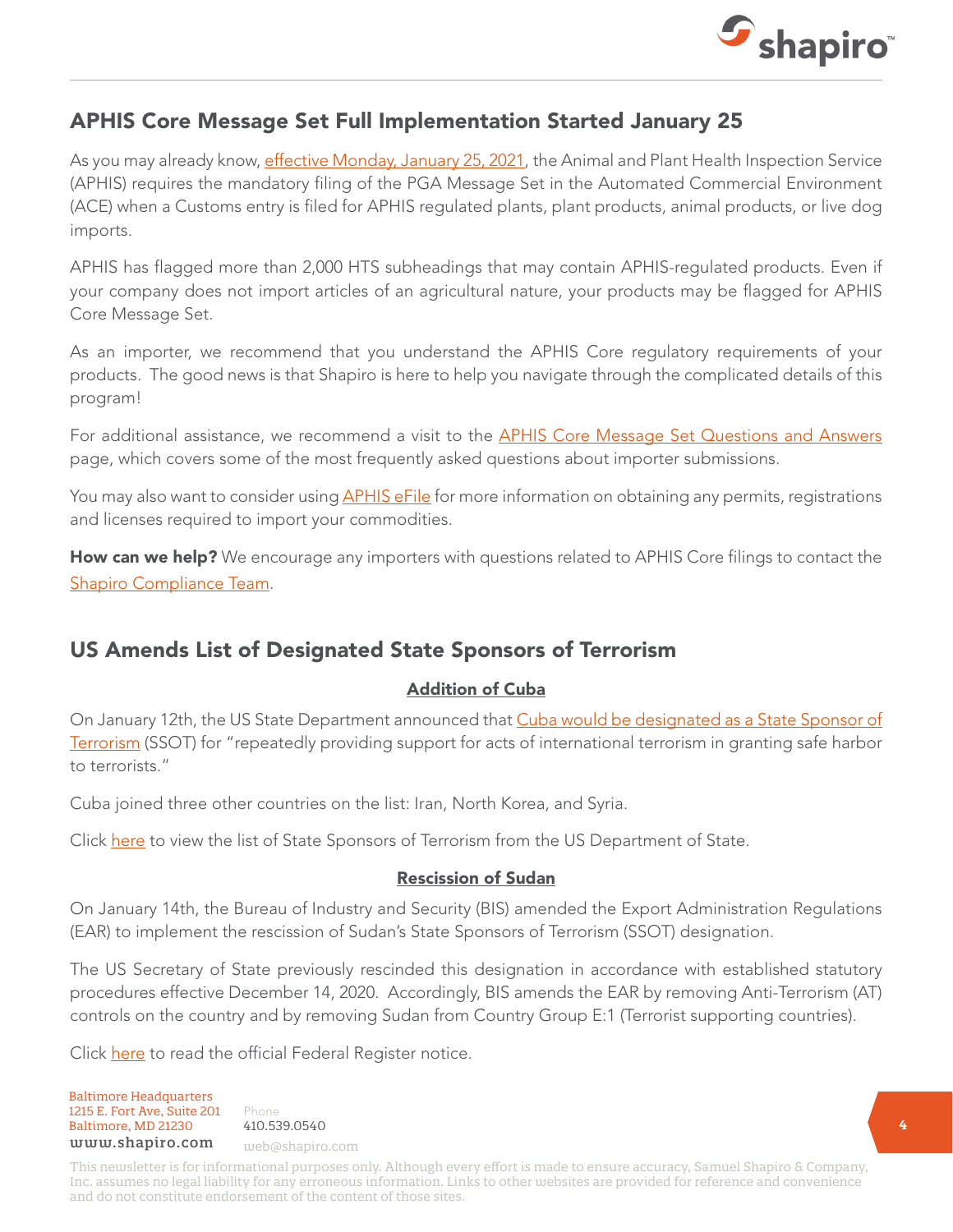

## US and UK Formally Recognize CTPAT and AEO Programs

On January 21st, US Customs and Border Protection (CBP) announced that the United States and the United Kingdom (UK) have concluded an agreement formally recognizing each other's supply chain security programs.

The UK will acknowledge Customs Trade Partnership Against Terrorism (CTPAT) – a voluntary, public-private partnership US program – to protect the supply chain and implement specific security measures and best practices.

In return, the US recognized the Authorized Economic Operator (AEO) status is an internationally accepted quality mark that confirms your business's role in the international supply chain is secure and has customs control procedures that meet AEO established standards and criteria.

This mutual recognition arrangement builds on the **Customs Mutual Assistance Agreement** (CMAA) that the US and UK concluded in December 2020. CMAAs are bilateral agreements that provide a legal framework for the exchange of information and evidence to assist countries in the enforcement of customs laws, including duty evasion, trafficking, proliferation, money laundering and terrorism-related activities.

"This arrangement will take U.S.-UK cooperation on supply chain security to the next level," said William A. Ferrara, Executive Assistant Commissioner of the U.S. Customs and Border Protection Office of Field Operations. "Mutual recognition of the U.S. and UK authorized economic operator programs will mitigate risks, improve information sharing, and eliminate red tape for our partners in the trade community."

Click [here](https://www.cbp.gov/newsroom/national-media-release/us-and-uk-conclude-arrangement-strengthen-end-end-supply-chain?_ga=2.97091996.246906351.1611869037-1101639878.1586281071) to view the official CBP notice.

Please reach out to **compliance@shapiro.com** for assistance.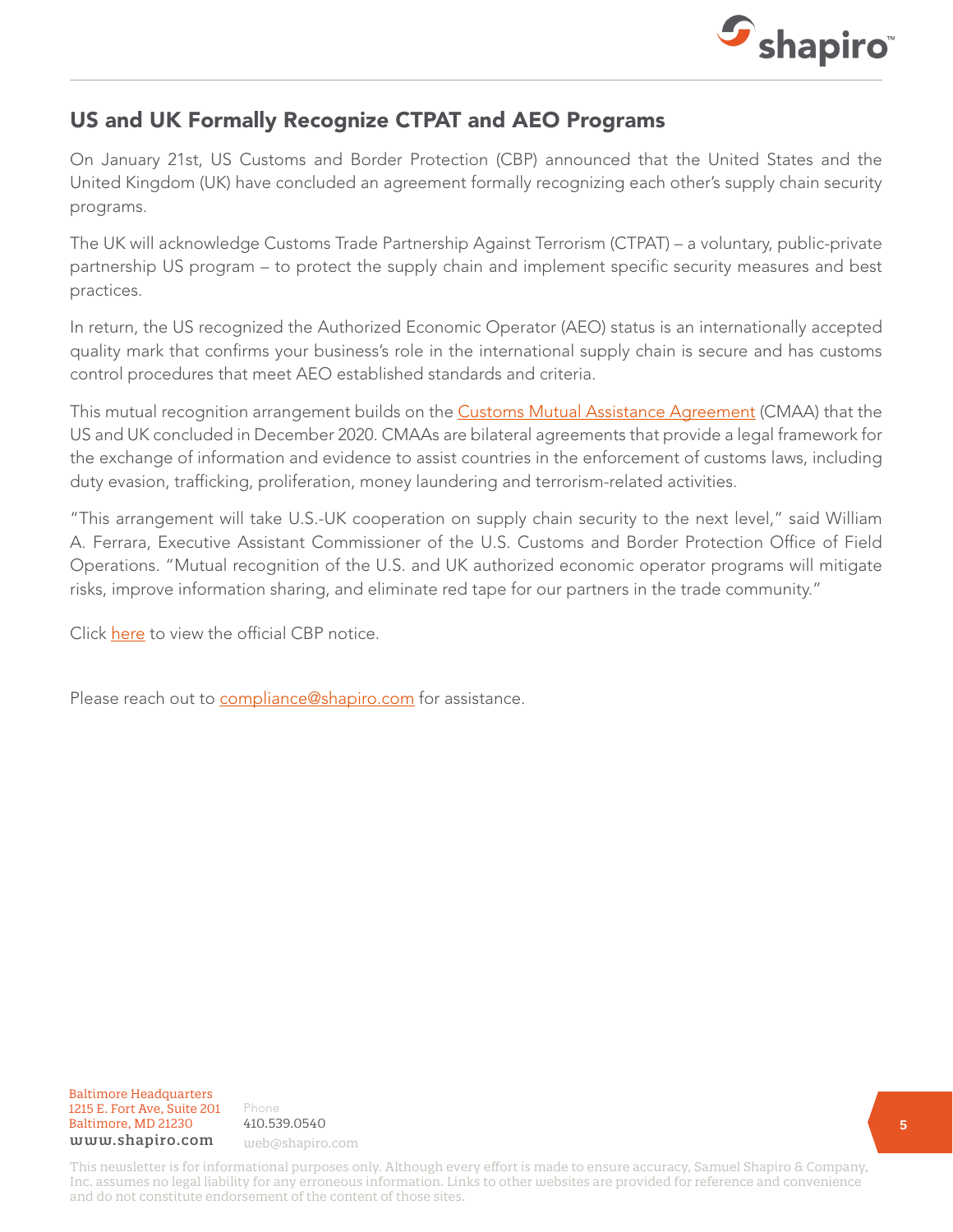

# **TRANSPORTATION NEWS:**

## Container Shipping Outlook Through Chinese New Year

With Chinese New Year (CNY) on the horizon, equipment shortages and port congestion continuing to crush ports worldwide, importers are facing what amounts to booking gridlock.

Here are the main things every importer should know about the current state and long-term outlook:

- China will be closed from February 11 to 17 for the CNY holiday; Vietnam will be closed from February 10 to 16 for the Lunar New Year holiday.
- Hong Kong, Indonesia, Malaysia, Singapore, and Taiwan will also have CNY/Lunar New Year at this time.
- Vessels departing before and during CNY are already full. The majority of importers paid for premium services to get space on these vessels.
- In mid-January, small coronavirus outbreaks in Beijing and Tianjin caused local lockdowns that have significantly slowed the movement of goods within China.
- Typically, carriers remove capacity to accommodate for the reduction in goods production during holiday factory closures. However, only 2% of capacity has been strategically removed this year. Unfortunately, an additional 9% of capacity has been withdrawn through "unintentional blank sailings" because vessels are not returning to China fast enough (especially from LA/Long Beach where more than 40 vessels are anchored awaiting a berth).
- Gridlock will continue immediately after the CNY. While space constraints should improve, vessels are expected to remain full through March and April (which are normally slower months).

**How can Shapiro help?** Should you require any assistance in successfully booking your cargo during this turbulent time or additional information about current rates, please reach out to our [Transportation team](mailto:web%40shapiro.com?subject=) today.

## LA/LB Port Congestion Continues to Cripple West Coast

On January 25th, more than forty ships were waiting at anchor outside of the Los Angeles and Long Beach (LA/LB) port complexes. At times, some vessels have had to wait up to two weeks after their arrival at the port before they can berth. Although a situation such as this can be frustrating for shippers, it was not entirely unexpected following a cumulative volume increase that began in earnest in late October. Experts have speculated that such growth was caused by an unyielding peak season that saw record-breaking volumes each month since July 2020.

Baltimore Headquarters 1215 E. Fort Ave, Suite 201  $Baltimore, MD 21230 410.539.0540$ <br>
uuuu shaniro.com www.shapiro.com web@shapiro.com

Phone **1998** 410.539.0540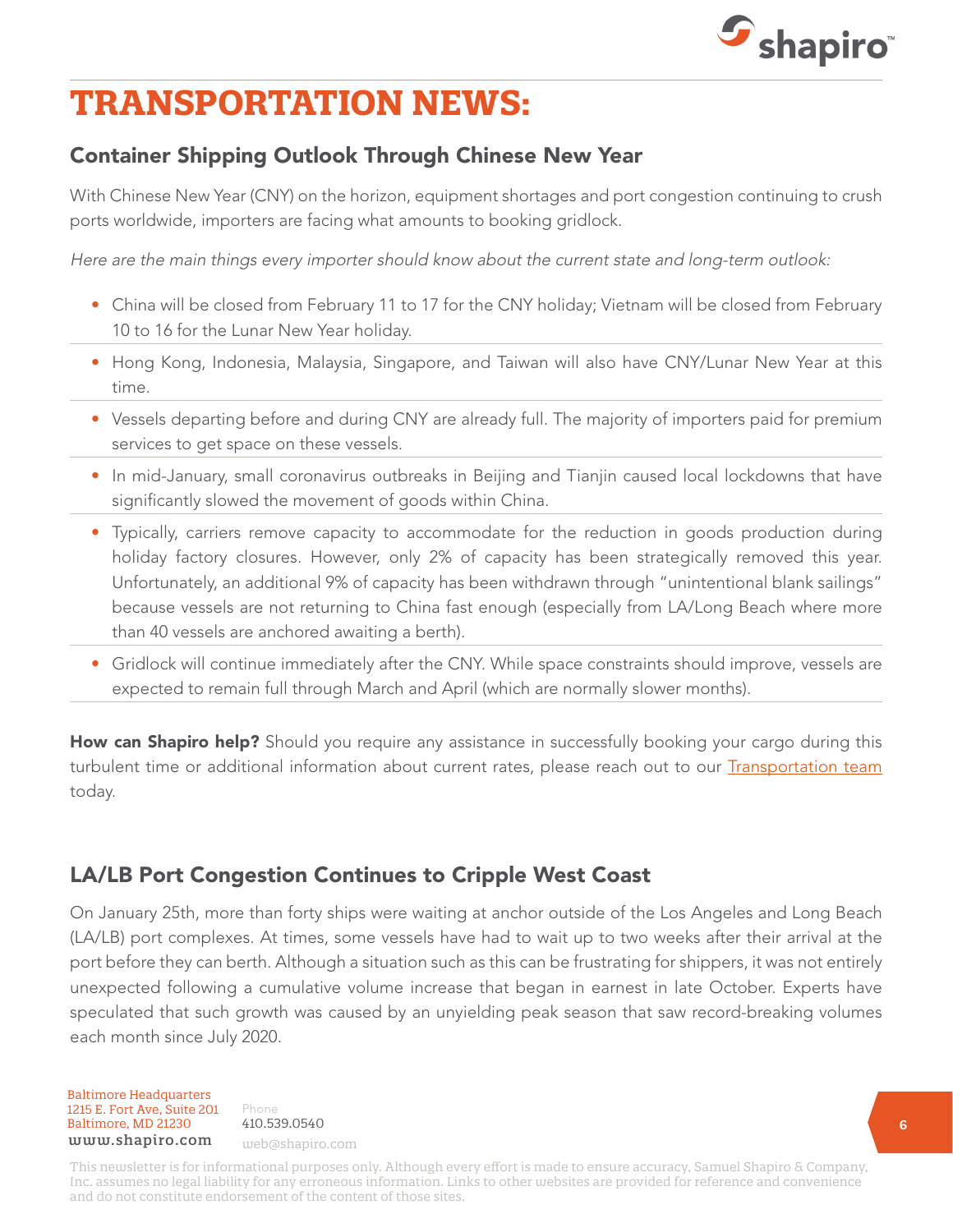

What does this mean for importers? Mostly a lot of uncertainty and a suddenly unreliable estimated times of arrival (ETAs).

Meanwhile, on land, all twelve terminals are struggling to keep up with the volume. Operators are unable to unload the containers fast enough. When they are able to do so, container dwell times hover around seven days and trucker turn times average around ninety-three minutes, according to the Harbor Trucking Association. The labor shortages resulting from COVID-19 at the ports, trucking companies and warehouses alike is also compounding supply chain restraints.

Importers should expect these problems to continue in the coming months.

Interested in staying up to date on Transpacific capacity? Visit our [Subscription Center](https://www.shapiro.com/subscription-center/) to sign-up to get the latest industry alerts delivered right to your inbox!

## IATA Introduces Travel Pass to Assist in COVID-19 Management Efforts

The International Air Transport Association (IATA) has been working to launch Travel Pass, a free and secure solution designed to act as a digital health credential for airlines and passengers alike. Based on the premise of a phone app, this initiative will help passengers manage verified certifications for COVID-19 tests and vaccinations.

Estimated to be ready to use in March 2021, IATA officials have said the new Travel Pass will be "a global and standardized solution to validate and authenticate all country regulations regarding COVID-19 passenger travel requirements." Teams have been working around the clock to get the platform up and running to help government officials authenticate a passenger's identity and test results, as well as open borders without mandated quarantines.

With Travel Pass, passengers will have access to accurate information on required tests, authorized testing and vaccination sites, and the ability to securely provide their information to airlines and border authorities. In turn, airlines will have one source to disperse information, such as specific country requirements and flight itineraries/schedules. Finally, the platform will offer an easier way to verify that any requirements were met by passengers, as well as a process for labs to issue certificates.

Although Travel Pass was created in wake of the coronavirus, the evolution towards developing this type of platform was already in motion before COVID-19 wreaked havoc on air travel. Prior to the pandemic, IATA had partnered with Evernym to make a contactless identity app, as well as a separate travel document verification service to manage health requirements called Timatic, which served as a base model for developers.

Cargo capacity from passenger flights is currently down 57% compared to 2019 levels, which is actually a much-welcomed improvement for the beleaguered airline industrty. Though a rise in passenger travel has added much-needed cargo belly capacity as of late, the industry still has a long way to go before they will fully recover.

Baltimore Headquarters **Baltimore Headquarters**<br>**1215 E. Fort Ave, Suite 201** Phone Baltimore, MD 21230 410.539.0540 www.shapiro.com web@shapiro.com

Phone 410.539.0540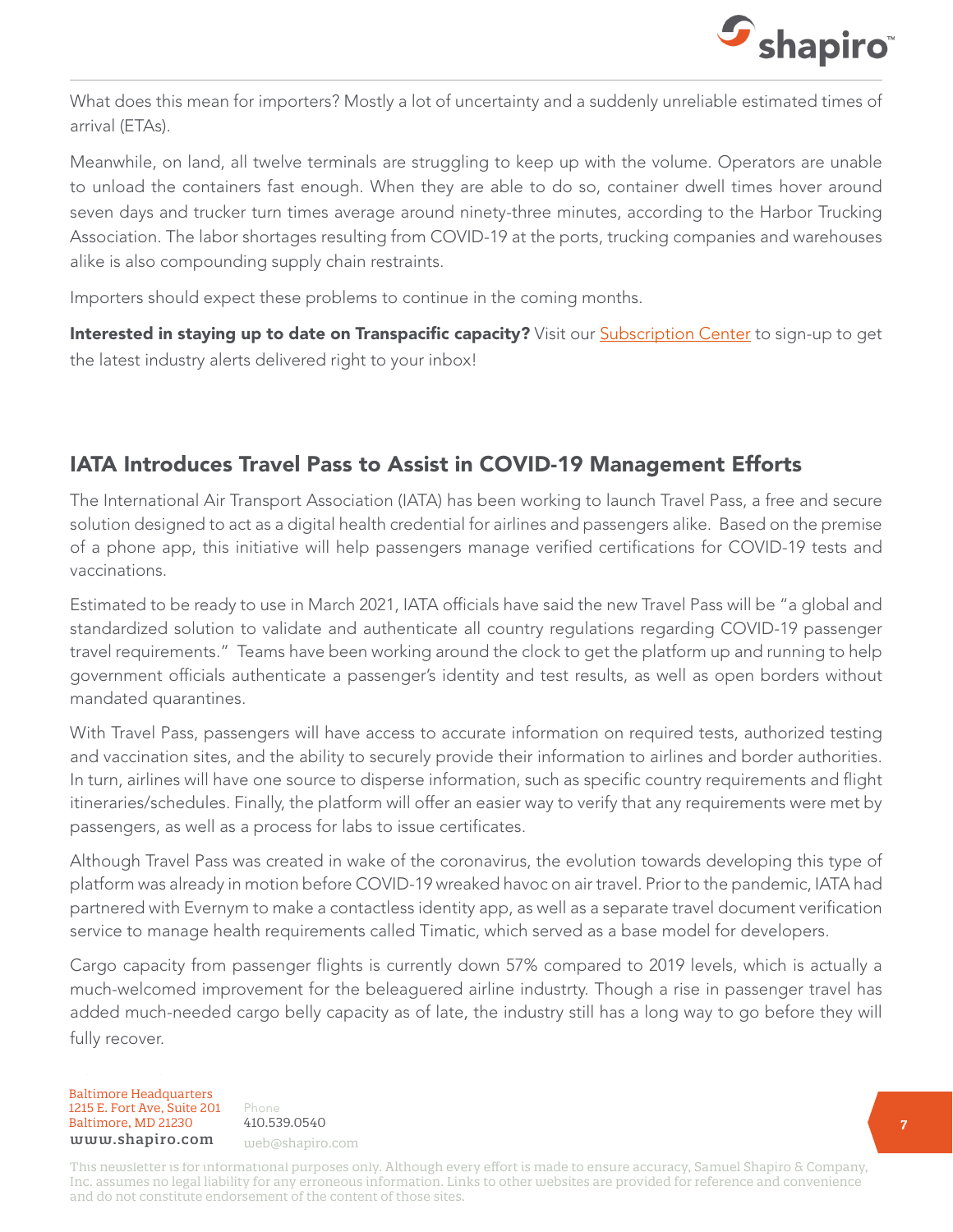

## Our Expert Shapinion

## The Shanghai Containerized Freight Index is Meaningless

Since 2005, most importers and forwarders have been using the Shanghai Containerized Freight Index (SCFI), and most of us have come to trust the index to help us understand if our contracts and rates are competitive. In fact, many importers establish contract rules with NVOs and forwarders that depend on our trusted friend – the Shanghai Index.

Now, it seems that the unprecedented shipping realities that have grappled the industry since October 2020 and have powerfully accelerated through December and into 2021 have claimed another victim. Therefore, the SCFI is currently meaningless.

#### How can it be? How can one of our truly beloved market tools become irrelevant in a mere two or three months?

The answer, my friends, is blowing in the wind of premium surcharges. And "surcharge" is the key word here.

#### Two things have happened to make the SCFI all but irrelevant:

1. We now see over 60% of the container volume moving on premium services (with premium surcharges), with approximately 30% still moving on historically high FAK rates and 10% on fixed rate service contracts.

#### **Current Container Volumes**



2. Those premium surcharges have **tripled** in the last two months.



#### Baltimore, MD 21201 HHHHHHHHHHHH Baltimore Headquarters Baltimore, MD 21230 410.539.0540 1215 E. Fort Ave, Suite 201 www.shapiro.com web@shapiro.com

Phone 410.539.0540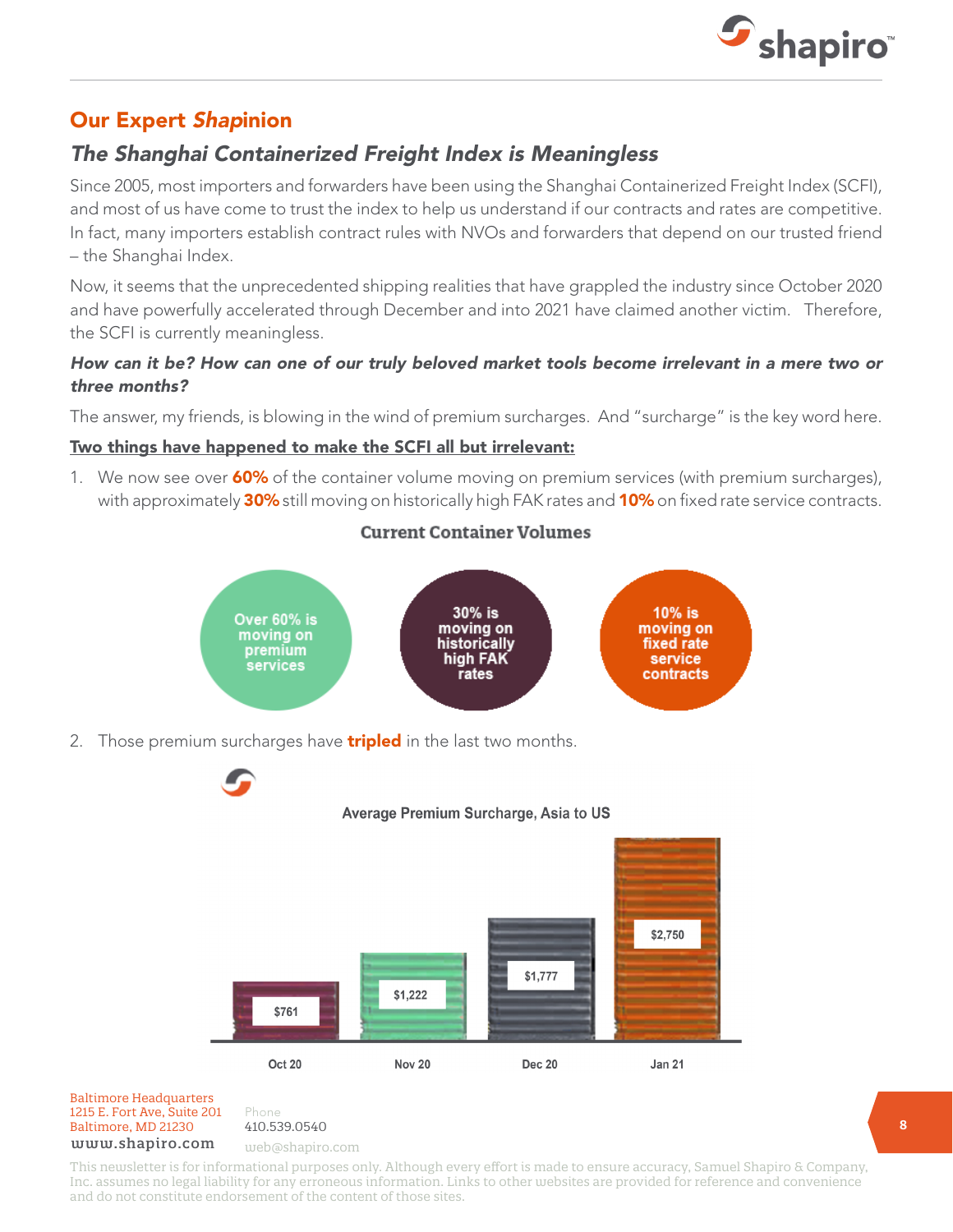

So, at present, the SCFI is a valid measure for less than one third of imports from China, and our reliance on the index is misleading since it masks the true state of shipping from Asia as we begin to dive into 2021.

Peter Tirschwell recently characterized today's reality as "the global deceleration of container flows", and boy is he right. Therefore, it is essential that we really understand that we are paying for the right to sit still and accumulate surcharge after surcharge (and delay after delay) in our supply chains.

## Chart of the Issue:

#### Please note our best estimates for the true cost of shipping from greater Asia below:



Interested in reading more articles like this in the future? You can sign-up to receive the next edition of Supply Chain Reactions via our **Subscription Center**. (And did we mention it's FREE?!)

Baltimore Headquarters 1215 E. Fort Ave, Suite 201 www.shapiro. you@shapiro.com Baltimore, MD 21230 www.shapiro.com web@shapiro.com

Phone 410.539.0540